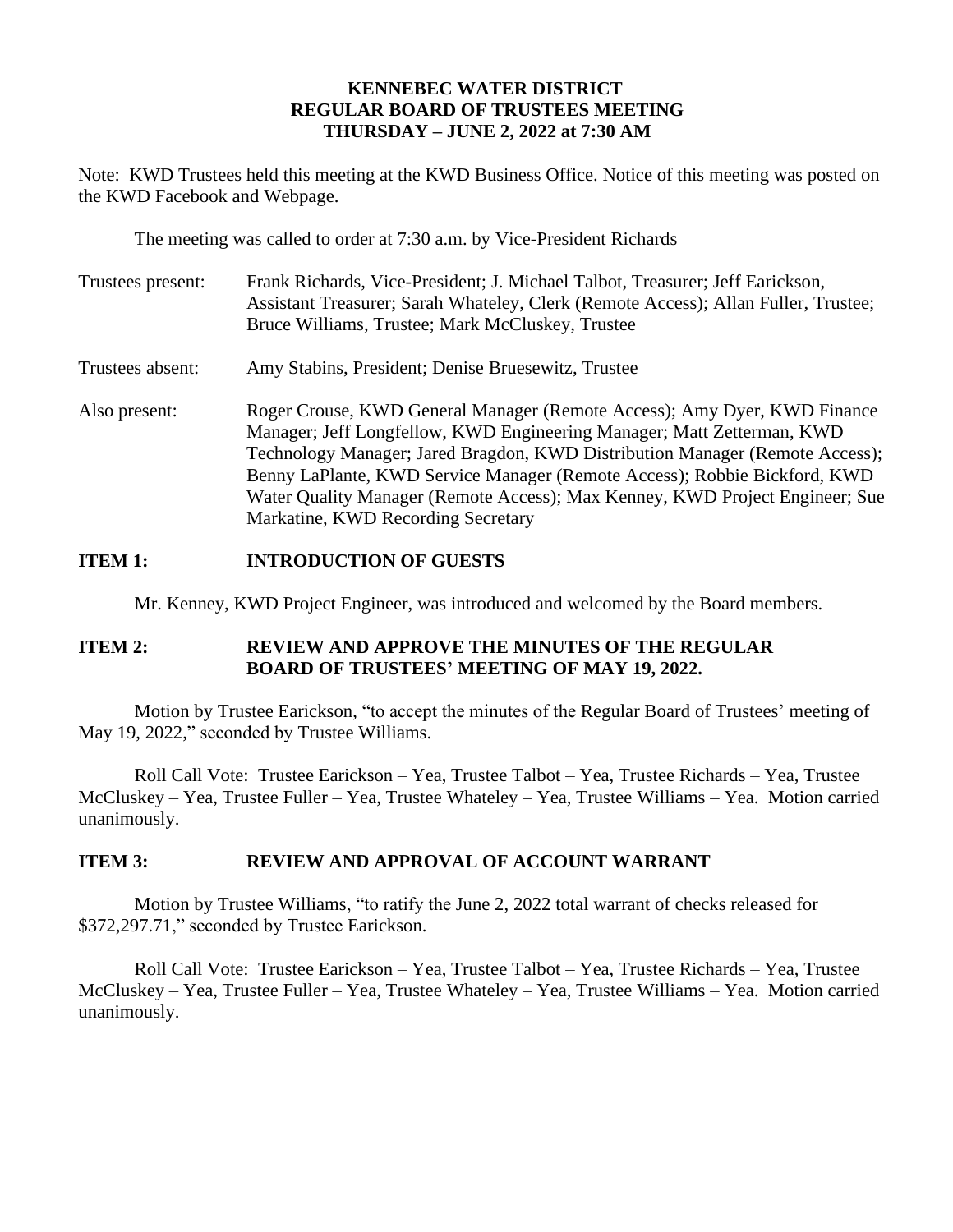#### **ITEM 4: APPROVALS/MOTIONS NEEDED**

### **A. Chemical Containment**

The Trustees were provided with a request for authorization memo outlining the reasons for requesting approval of sole sourcing to New Pig the purchase of twelve containment berms to be utilized during the Water Treatment Plant (WTP) chemical storage system improvement project.

Motion by Trustee Earickson, "to authorize the purchase of twelve containment berms from New Pig for \$7,296.94," seconded by Trustee Fuller.

Roll Call Vote: Trustee Earickson – Yea, Trustee Talbot – Yea, Trustee Richards – Yea, Trustee McCluskey – Yea, Trustee Fuller – Yea, Trustee Whateley – Yea, Trustee Williams – Yea. Motion carried unanimously.

## **B. Forklift Rental**

The Trustees were provided with a request for authorization memo which included proposals from five bidders for the rental of a forklift for six months during the WTP chemical storage system improvement project. A motion was proposed, and the Board members discussed this request. Mr. Bickford explained that although there were three low bidders with the same price, Eagle Rental is recommended as it is a local business which KWD has conducted past business.

Motion by Trustee Earickson, "to accept the low bid from Eagle Rental for \$6,600.00 for the rental of a forklift for six months," seconded by Trustee Williams.

Roll Call Vote: Trustee Earickson – Yea, Trustee Talbot – Yea, Trustee Richards – Yea, Trustee McCluskey – Yea, Trustee Fuller – Nay, Trustee Whateley – Yea, Trustee Williams – Yea. Motion carried.

## **ITEM 5: REVIEW OF KWD TRANSMISSION MAIN INFRASTRUCTURE AND NEEDS FOR THE FUTURE**

Mr. Longfellow conducted a PowerPoint presentation to review the historical installation and construction of, existing condition of, and future planned projects, which would span over a few years, for the KWD transmission main. This main is a critical portion of the KWD infrastructure as it is the vessel for transporting the water from China Lake, to the WTP, and then to the Western Avenue Pumping Station in Waterville. Surveying the transmission main would be one of the initial projects, and Mr. Crouse explained the funding source for this if it were to begin in 2022. The consensus of the Board was to delay the start of the surveying project until 2023. Discussion regarding the scope of the 2023 budget will occur in the fall of 2022.

### **ITEM 6: GENERAL MANAGER'S REPORT**

The Trustees were provided with the General Manager's report, and a brief review was conducted by Mr. Crouse.

Motion by Trustee McCluskey, "to accept the General Manager's Report as presented," seconded by Trustee Williams.